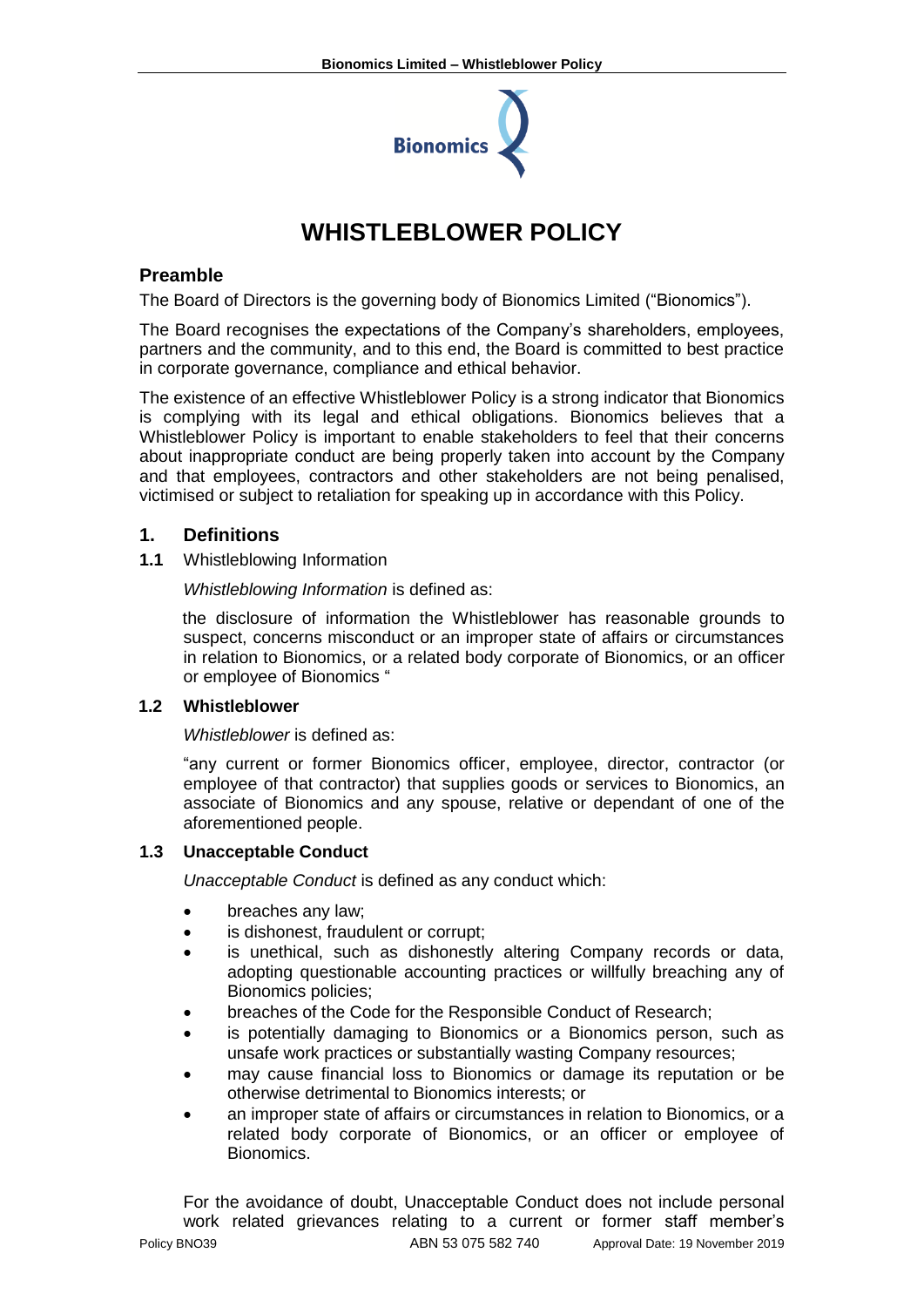employment that have implications for that person personally and not broader implications for Bionomics (eg interpersonal conflict between staff, or a decision relating to employment, promotion or disciplinary action).

#### **1.4 Eligible Recipients**

*Eligible Recipients* of Whistleblower Information are a director, Company Secretary or a senior manager of Bionomics or Bionomics auditor, or a member of the audit team of Bionomics.

#### **1.5 Whistleblower Investigation Officer**

*Whistleblower Investigation Officer* means the Company Secretary or his delegate.

#### **1.6 Detrimental Conduct**

*Detrimental Conduct* means any actual or threatened conduct that could cause a detriment to the Whistleblower as a result of making the disclosure, including: termination of employment; harassment, bullying or intimidation; personal or financial disadvantage; unlawful discrimination; harm or injury, including psychological harm; damage to reputation; or any other conduct that constitutes retaliation.

## **2. Who Does This Policy Apply To?**

Bionomics is committed to making this policy available to all Directors, employees, suppliers, customers, contractors and auditors of Bionomics Limited, directly or by making the Policy available on the Company's website.

## **3. Who Do I Report** *Unacceptable Conduct* **To?**

Whistleblower Information should be reported to an Eligible Recipient

The Eligible Recipient will make a record of all the relevant information provided by the Whistleblower. The Whistleblower's identity will remain confidential unless the Whistleblower consents to their identity being disclosed, or disclosure is authorised by law*.* If it is reasonably necessary to disclose a Whistleblower's identity for the purposes of an investigation, all reasonable steps will be taken to reduce the risk that the Whistleblower will be identified.

## **4. Disclosure Protected by the Corporation Act**

A Whistleblower cannot be subject to civil or criminal liability, have any contractual or other remedy or right exercised against them, be liable for defamation or have their contract terminated on the basis of the disclosure.

However, Whistleblowers must have reasonable grounds to believe the information being disclosed is true and must not make a report they know is false or misleading.

## **5. Investigating Reports of Unacceptable Conduct**

An Eligible Recipient will refer a report of Unacceptable Conduct to the Whistleblower Investigation Officer. The Whistleblower Investigation Officer will carry out a preliminary review of the information and will decide whether the allegations raised should be investigated. This may involve the use of external investigators or advisors such as when an allegation of fraud is raised, or the report involves a breach of the Australian Code for the Responsible Conduct of Research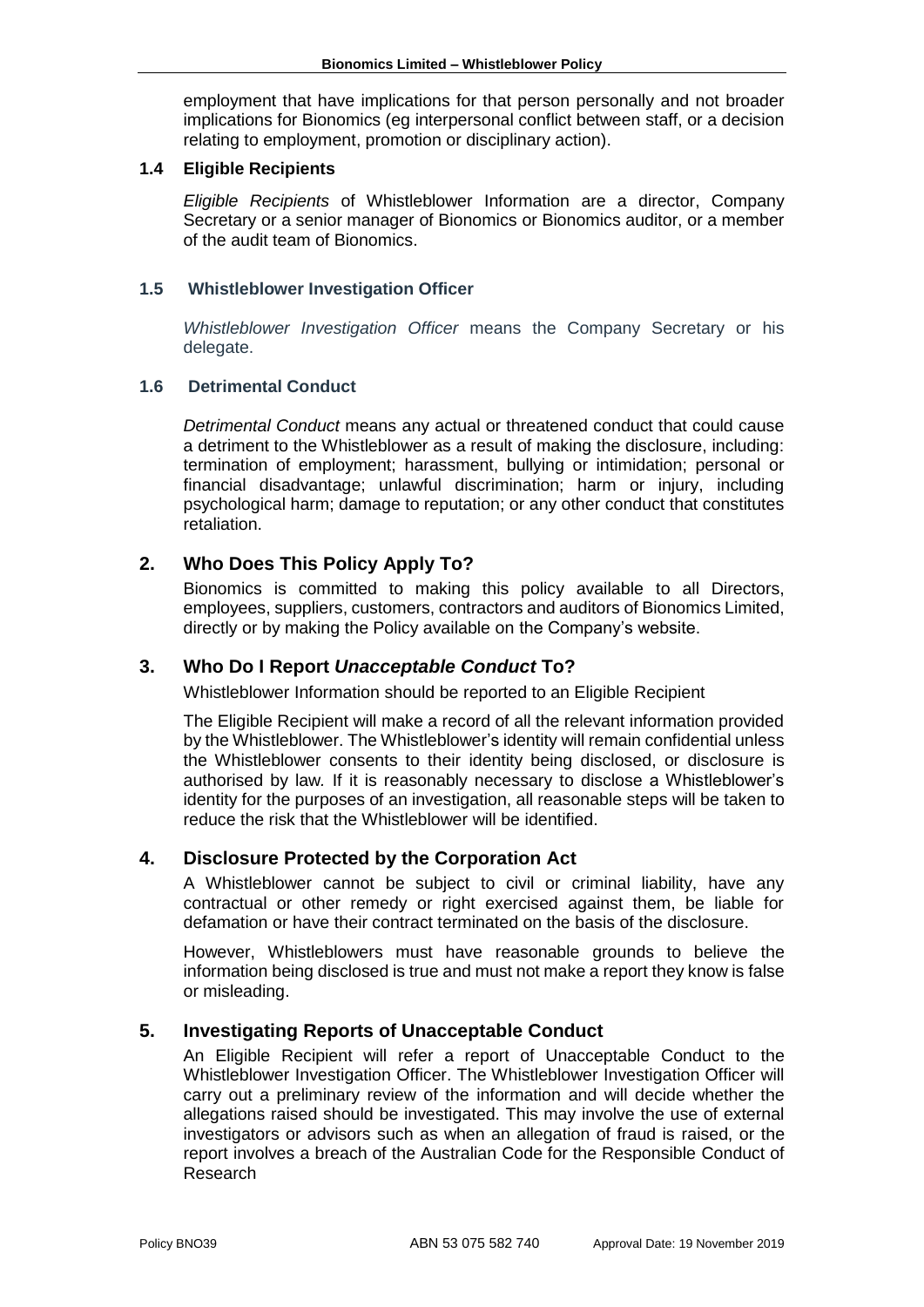The Whistleblower Investigation Officer will provide the Whistleblower with feedback on the progress and expected timeframes of the investigation, as appropriate.

## **6. How is an Investigation Carried Out?**

The Whistleblower Investigation Officer will follow due process and natural justice. This would normally involve:

- undertaking a fair, independent and discreet investigation into the substance of the report to determine whether there is evidence to support the matters raised;
- respecting individual confidentiality;
- collecting all available data and verifying the reported information;
- in order to observe the rules of procedural fairness, interviewing any relevant person to understand their perspective;
- proceeding with due care and appropriate speed.

Where the Whistleblower has identified themselves, the Whistleblower Investigation Officer would be likely to begin by interviewing that person. However, *the* Whistleblower's identity will not be made known to other parties without their specific consent (subject to permitted disclosures as set out in Section 8).

## **7. Outcome of Investigations**

The investigation may conclude with a verbal or written report. To the extent permitted under applicable laws, the Whistleblower may be informed of the findings of the investigation and any remedial action or steps that will be taken as a result of the investigation.

## **8. Protections for Whistleblowers**

If a Whistleblower makes a report of Unacceptable Conduct under this Policy, Bionomics will ensure that the Whistleblower's identity is protected from disclosure. Bionomics will ensure that any records relating to a report of *Unacceptable Conduct* are stored securely and are able to be accessed only by authorised staff. Bionomics is committed to protecting and respecting the rights of any Whistleblower who reports Unacceptable Conduct honestly and in good faith.

Bionomics will not tolerate any Detrimental Conduct towards a Whistlblower. Such conduct is illegal and civil & criminal penalties apply. Bionomics will support Whistleblowers to ensure they are not subject to Detrimental Conduct, their confidentiality and privacy is protected and their wellbeing is maintained. Any retaliatory action or victimisation will be treated as serious misconduct and will be dealt with in accordance with Bionomics' disciplinary procedures.

A Whistleblower has protection from civil and criminal liability including;

- criminal prosecution (and the disclosure cannot be used against the Whistleblower in a prosecution, unless the disclosure is false)
- civil litigation (such as for breach of an employment contract, duty of confidentiality, or other contractual obligation), or
- administrative action (including disciplinary action).

## **9. Policy Publication & Review**

This Policy will be available on Bionomics website under the "Investors" then "Corporate Governance" tab.